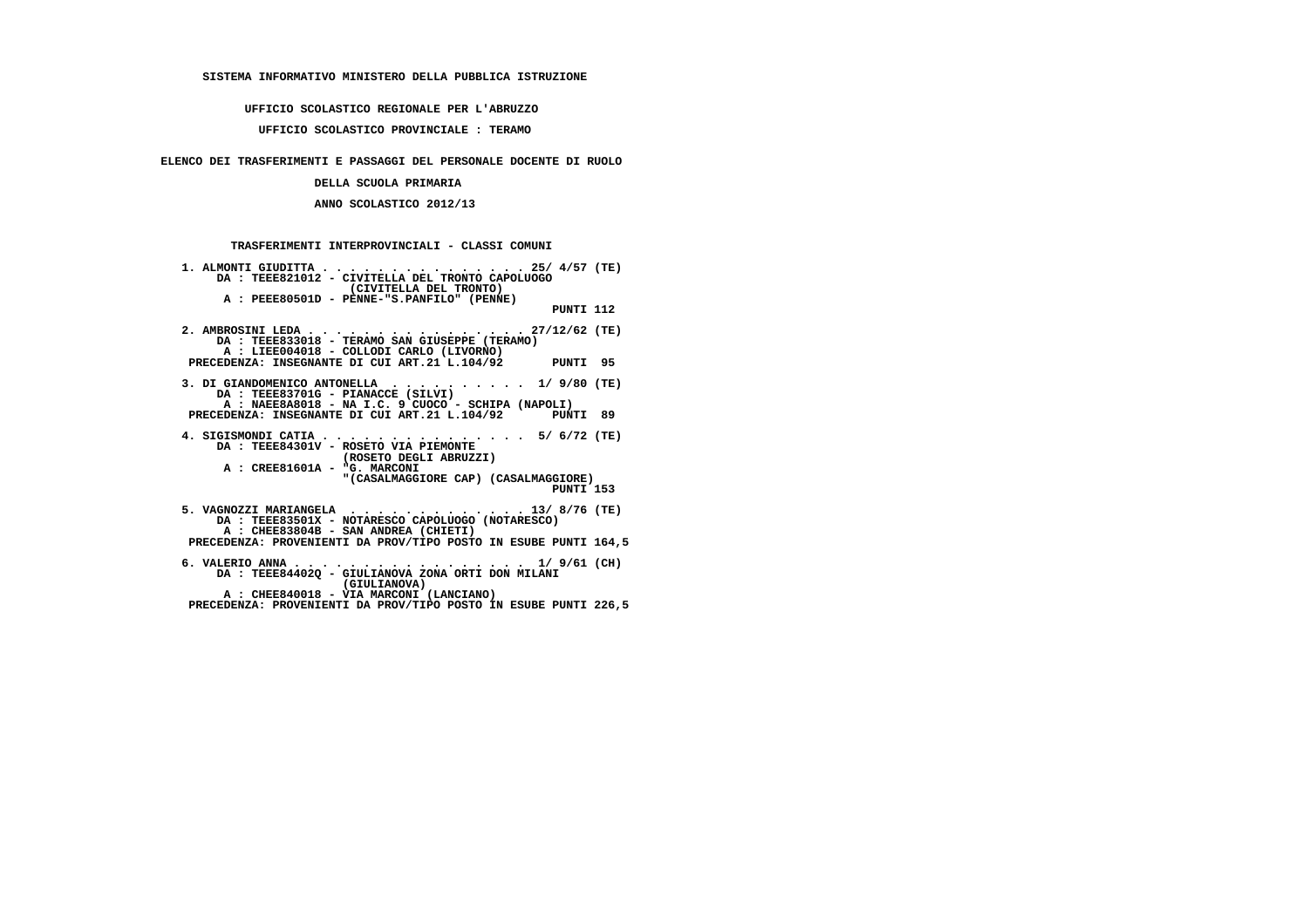#### **TRASFERIMENTI INTERPROVINCIALI - POSTI DI SOSTEGNO**

#### **MINORATI FISIOPSICHICI**

- **1. GOLIA MARIANGELA . . . . . . . . . . . . . . . 6/10/66 (MI) DA : TEEE819034 ISOLA CAPOLUOGO (ISOLA DEL GRAN SASSO D'ITALIA) A : AQEE02601N CARSOLI CAP. (CARSOLI) PUNTI 122**
- **2. VELLETRI CARLA . . . . . . . . . . . . . . . . 9/ 3/61 (AQ) DA : TEEE833018 TERAMO SAN GIUSEPPE (TERAMO)**
	-
- **A : AQEE824011 MAGLIANO DEI MARSI CAP. (MAGLIANO DE' MARSI)**

 **PUNTI 162**